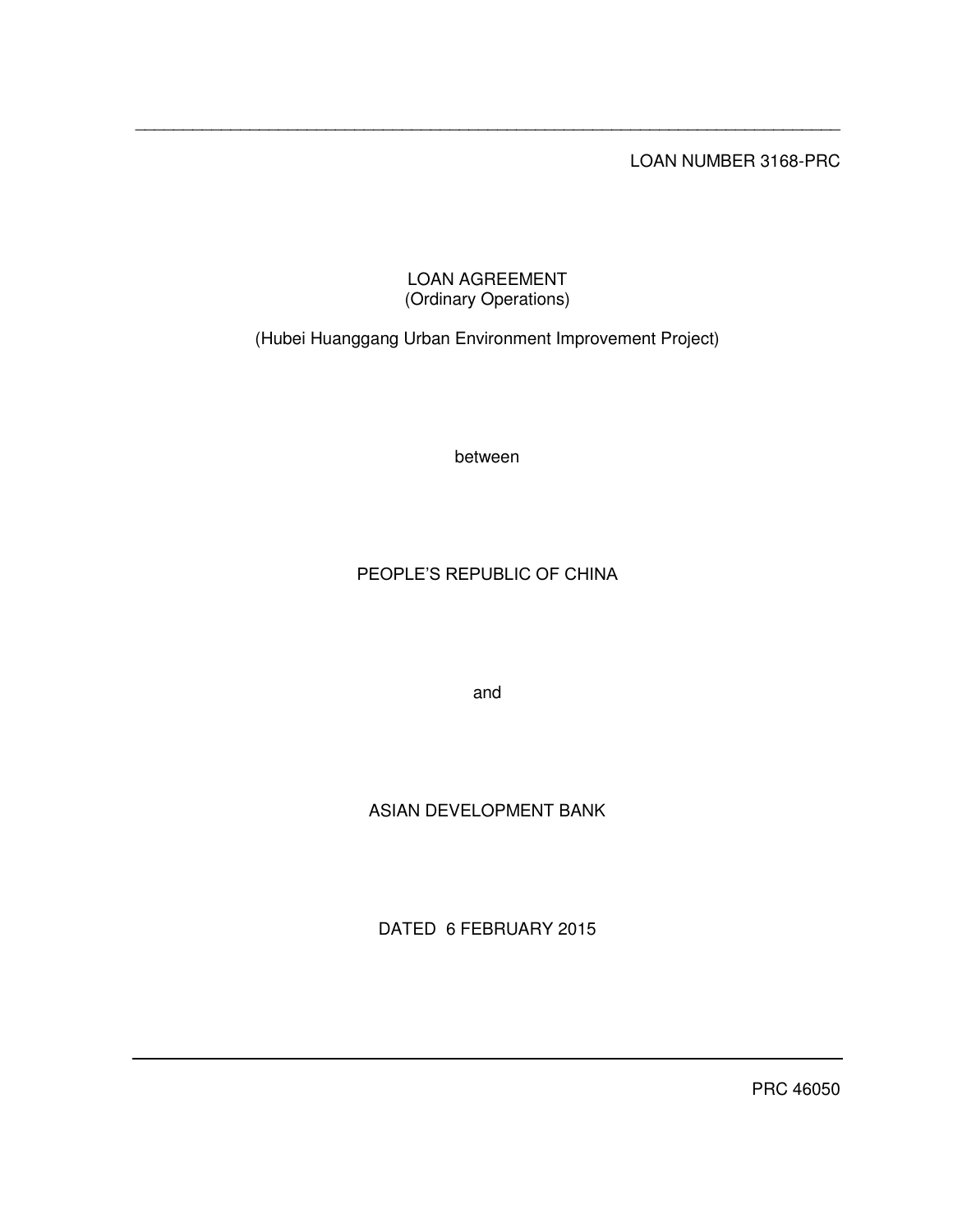## **LOAN AGREEMENT (Ordinary Operations)**

 LOAN AGREEMENT dated 6 February 2015 between PEOPLE'S REPUBLIC OF CHINA ("Borrower") and ASIAN DEVELOPMENT BANK ("ADB").

#### WHEREAS

 (A) the Borrower has applied to ADB for a loan for the purposes of the Project described in Schedule 1 to this Loan Agreement;

(B) the Project will be carried out by the Huanggang Municipal Government ("HMG"), and for this purpose the Borrower will make available, through the Hubei Provincial Government ("HPG") to HMG the proceeds of the loan provided for herein upon terms and conditions satisfactory to ADB; and

 (C) ADB has agreed to make a loan to the Borrower from ADB's ordinary capital resources upon the terms and conditions set forth herein and in the Project Agreement of even date herewith between ADB of one part, and HPG and HMG of the other part;

NOW THEREFORE the parties hereto agree as follows:

# **ARTICLE I**

## **Loan Regulations; Definitions**

Section 1.01. All the provisions of the Ordinary Operations Loan Regulations Applicable to LIBOR-Based Loans Made from ADB's Ordinary Capital Resources, dated 1 July 2001 ("Loan Regulations"), are hereby made applicable to this Loan Agreement with the same force and effect as if they were fully set forth herein, subject, however, to the following modifications:

(a) Section 2.01(50) is deleted and the following is substituted therefor:

"Project Agreement" means the Project Agreement of even date herewith between ADB of one part, and the Hubei Provincial Government and the Huanggang Municipal Government of the other part.

- (b) The term "Project Executing Agency" appearing in Section 7.04(b), 9.01(d), 9.01(f), 9.01(k), 10.01(c) and 10.02(c) of the Loan Regulations shall be substituted by the term "the Hubei Provincial Government and the Huanggang Municipal Government".
- (c) Section 3.03 is deleted and the following is substituted therefor: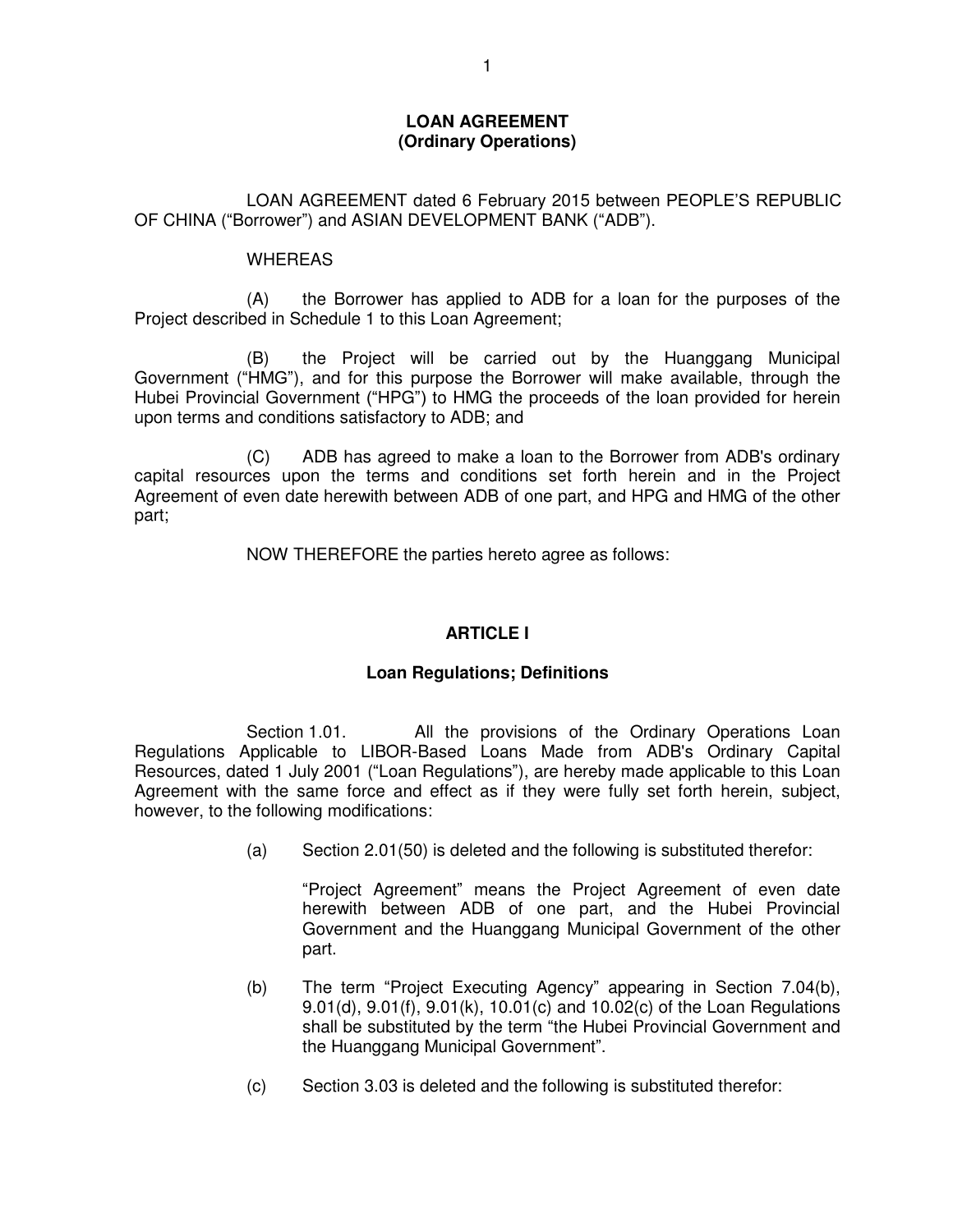**Commitment Charge; Credit; Maturity Premium.** (a) The Borrower shall pay a commitment charge on the unwithdrawn amount of the Loan at the rate and on the terms specified in the Loan Agreement.

(b) ADB shall provide to the Borrower a credit at the rate specified in the Loan Agreement, which credit shall remain fixed for the term of the Loan. ADB shall apply the credit against the interest payable by the Borrower.

(c) The Borrower shall pay a maturity premium at the rate specified in the Loan Agreement, which maturity premium shall remain fixed for the term of the Loan. ADB shall add the maturity premium to the interest payable by the Borrower.

(d) Section 3.06 is deleted and the following is substituted therefor:

 **Rebate.** (a) Following any announcement by ADB that the Fixed Spread applicable to new Loans shall be reduced, ADB shall provide a Rebate to any Borrower with an outstanding Loan on which a higher Fixed Spread is applicable. The amount of the Rebate shall be determined by multiplying (i) the difference between the Fixed Spread applicable to the outstanding Loan and the Fixed Spread that will be applied to new Loans (expressed as a percentage per annum), by (ii) the principal amount of the outstanding Loan on which the Borrower shall pay interest for all interest periods commencing on and after the effective date of the lower Fixed Spread that will be applied to new Loans.

(b) Following any announcement by ADB that its Funding Cost Margin calculations with respect to any Loan Currency (or Approved Currency) in any Semester resulted in ADB achieving savings, ADB shall provide a Rebate to the Borrower. The amount of the Rebate shall be determined by multiplying (i) the Funding Cost Margin (expressed as a percentage per annum) by (ii) the principal amount of the Loan on which the Borrower shall pay interest for the Interest Period commencing immediately after the Semester for which the Funding Cost Margin was calculated. ADB shall apply the amount of the Rebate against the interest payable by the Borrower for the Interest Period commencing immediately after the Semester for which the Funding Cost Margin was calculated.

(e) Section 3.07 is deleted and the following is substituted therefor:

**Surcharge.** (a) Following any announcement by ADB that the Fixed Spread applicable to new Loans shall be increased, any Borrower with an outstanding Loan on which a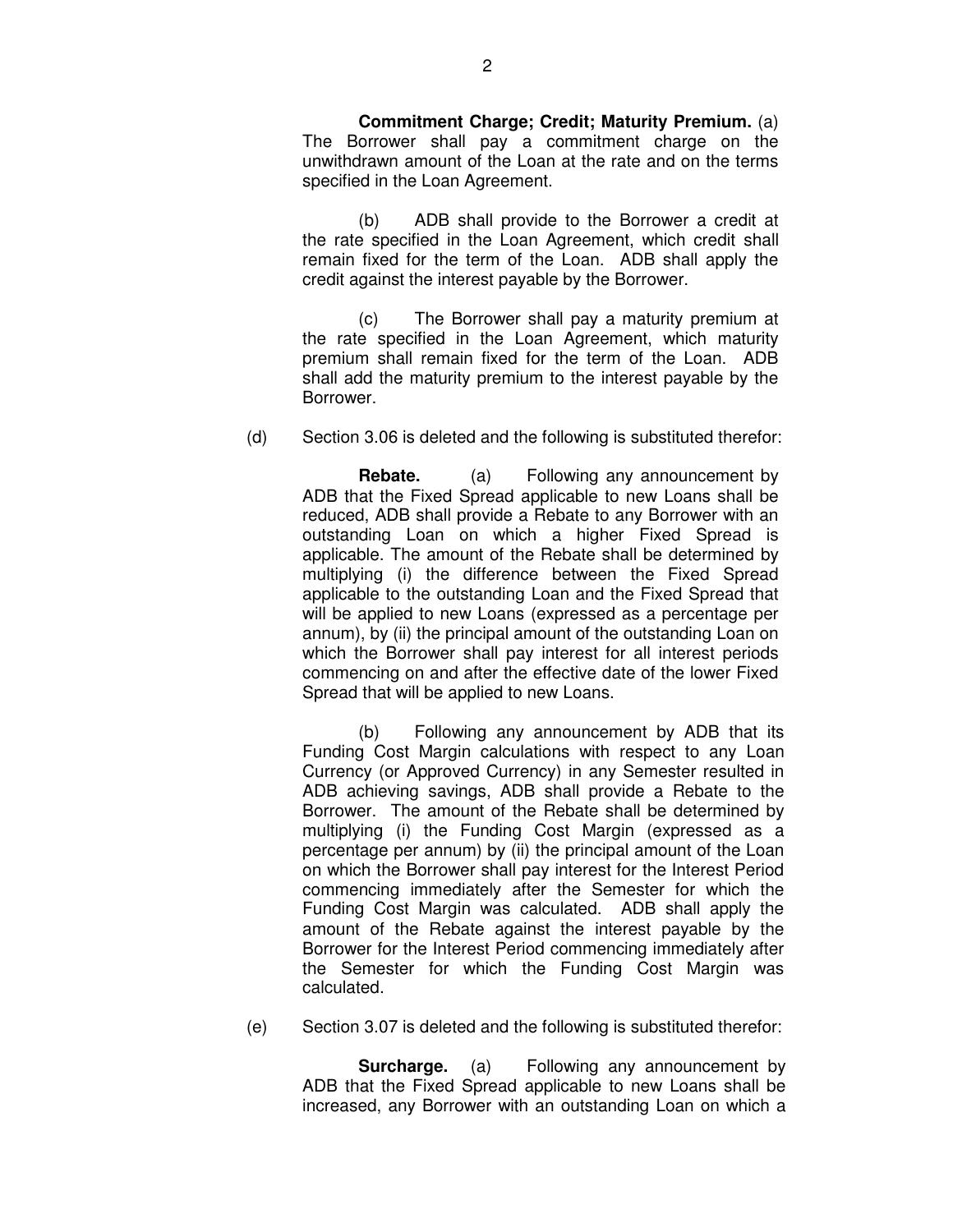lower Fixed Spread is applicable shall pay ADB a Surcharge. The amount of the Surcharge shall be determined by multiplying (i) the difference between the Fixed Spread that will be applied to new Loans and the Fixed Spread applicable to the outstanding Loan (expressed as a percentage per annum), by (ii) the principal amount of the outstanding Loan on which the Borrower shall pay interest for all interest periods commencing on and after the effective date of the higher Fixed Spread that will be applied to new Loans.

(b) Following any announcement by ADB that its Funding Cost Margin calculations with respect to any Loan Currency (or Approved Currency) in any Semester resulted in ADB incurring additional costs, the Borrower shall pay ADB a Surcharge. The amount of the Surcharge shall be determined by multiplying (i) the Funding Cost Margin (expressed as a percentage per annum) by (ii) the principal amount of the Loan on which the Borrower shall pay interest for the Interest Period commencing immediately after the Semester for which the Funding Cost Margin was calculated. ADB shall add the amount of the Surcharge to the interest payable by the Borrower for the Interest Period commencing immediately after the Semester for which the Funding Cost Margin was calculated.

 Section 1.02. Wherever used in this Loan Agreement, the several terms defined in the Loan Regulations have the respective meanings therein set forth unless modified herein or the context otherwise requires. Additional terms used in this Loan Agreement have the following meanings:

(a) "Consulting Guidelines" means the Guidelines on the Use of Consultants by Asian Development Bank and its Borrowers (2013, as amended from time to time);

(b) "Consulting Services" means the services to be financed out of the proceeds of the Loan to carry out Output 3 in paragraph 2 of Schedule 1 to this Loan Agreement;

(c) "Environmental Impact Assessment" or "EIA" means the environmental impact assessment for the Project, including any update thereto, prepared and submitted by HMG and cleared by ADB;

(d) "Environmental Management Plan" or "EMP" means the environmental management plan for the Project, including any update thereto, incorporated in the EIA;

(e) "Environmental Safeguards" means the principles and requirements set forth in Chapter V, Appendix 1, and Appendix 4 (as applicable) of the SPS;

(f) "GAP" means a gender action plan for the Project, including any update thereto, prepared and submitted by HMG and cleared by ADB;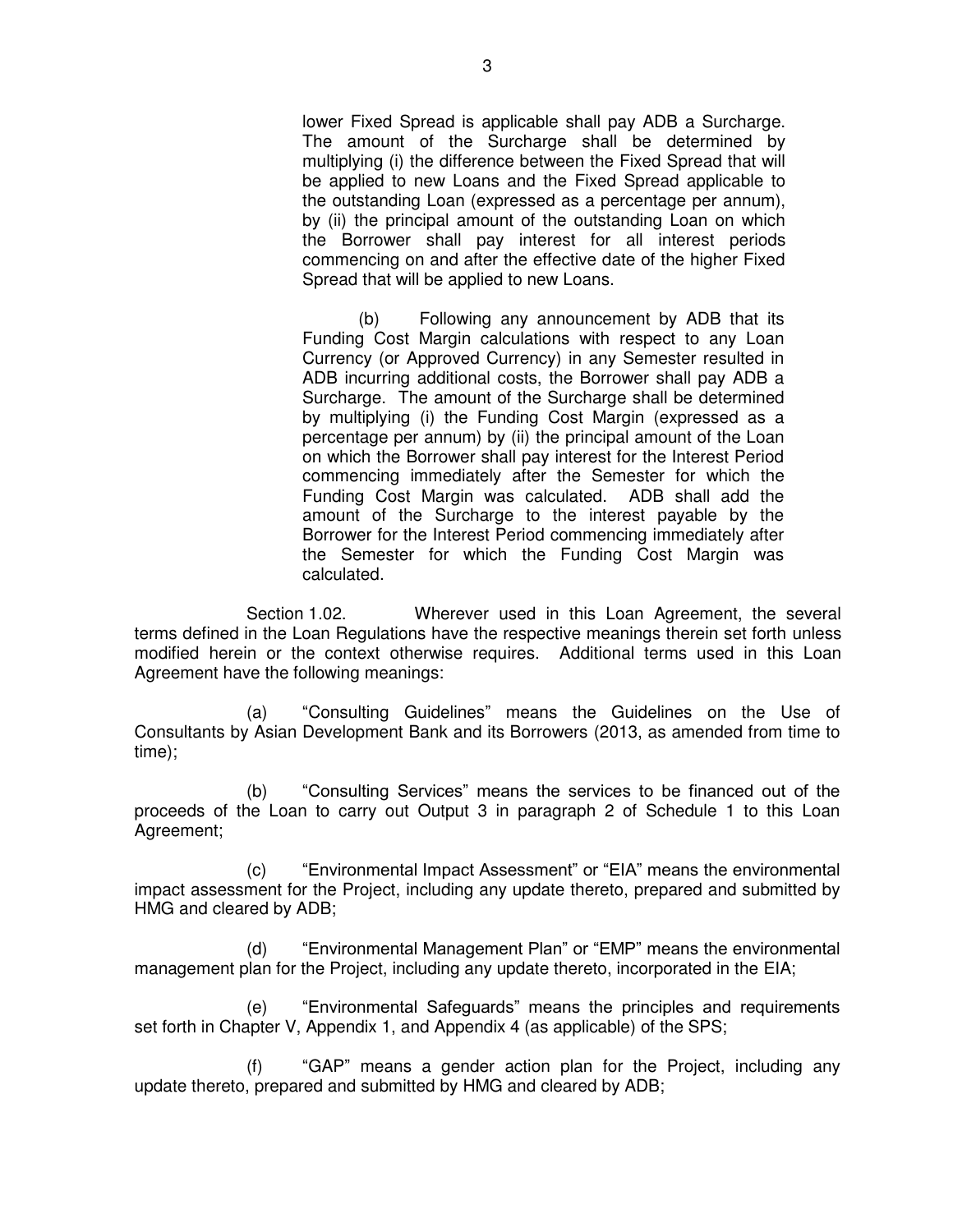(g) "Goods" means equipment and materials to be financed out of the proceeds of the Loan, including related services such as transportation, insurance, installation, commissioning, training, and initial maintenance, but excluding Consulting Services;

(h) "HIV/AIDS" means human immunodeficiency virus/acquired immune deficiency syndrome;

(i) "Indigenous Peoples Safeguards" means the principles and requirements set forth in Chapter V, Appendix 3, and Appendix 4 (as applicable) of the SPS;

(j) "Involuntary Resettlement Safeguards" means the principles and requirements set forth in Chapter V, Appendix 2, and Appendix 4 (as applicable) of the SPS;

(k) "Loan Disbursement Handbook" means ADB's Loan Disbursement Handbook (2012, as amended from time to time);

(l) "Management Letter" means formal communications from the auditor to the client management in accordance with the International Standard on Auditing 265 (communicating deficiencies in internal control to those charged with governance and management), which is not required to be provided separately as it is equivalent to the Audit Findings and Recommendations prepared by the Project auditor and submitted to ADB;

- (m) "NGO" means a non-governmental organization;
- (n) "O&M" means operation and maintenance of the Project facilities;
- (o) "O&M agency" means an agency responsible for O&M;

(p) "PAM" means the project administration manual for the Project dated 12 August 2014 and agreed between HPG, HMG and ADB, as updated from time to time in accordance with the respective administrative procedures of the Borrower and ADB;

(q) "PMO" means a Project management office, established by each of HMG and the Project Implementing Agency for implementation of the Project and as described in the PAM;

(r) "PPMS" means a Project performance monitoring system to be developed in consultation with ADB, as more fully described in paragraph 39 of the Schedule to the Project Agreement;

(s) "Procurement Guidelines" means ADB's Procurement Guidelines (2013, as amended from time to time);

(t) "Procurement Plan" means the procurement plan for the Project dated 12 August 2014 and agreed between HPG, HMG and ADB, as updated from time to time in accordance with the Procurement Guidelines, the Consulting Guidelines, and other arrangements agreed with ADB;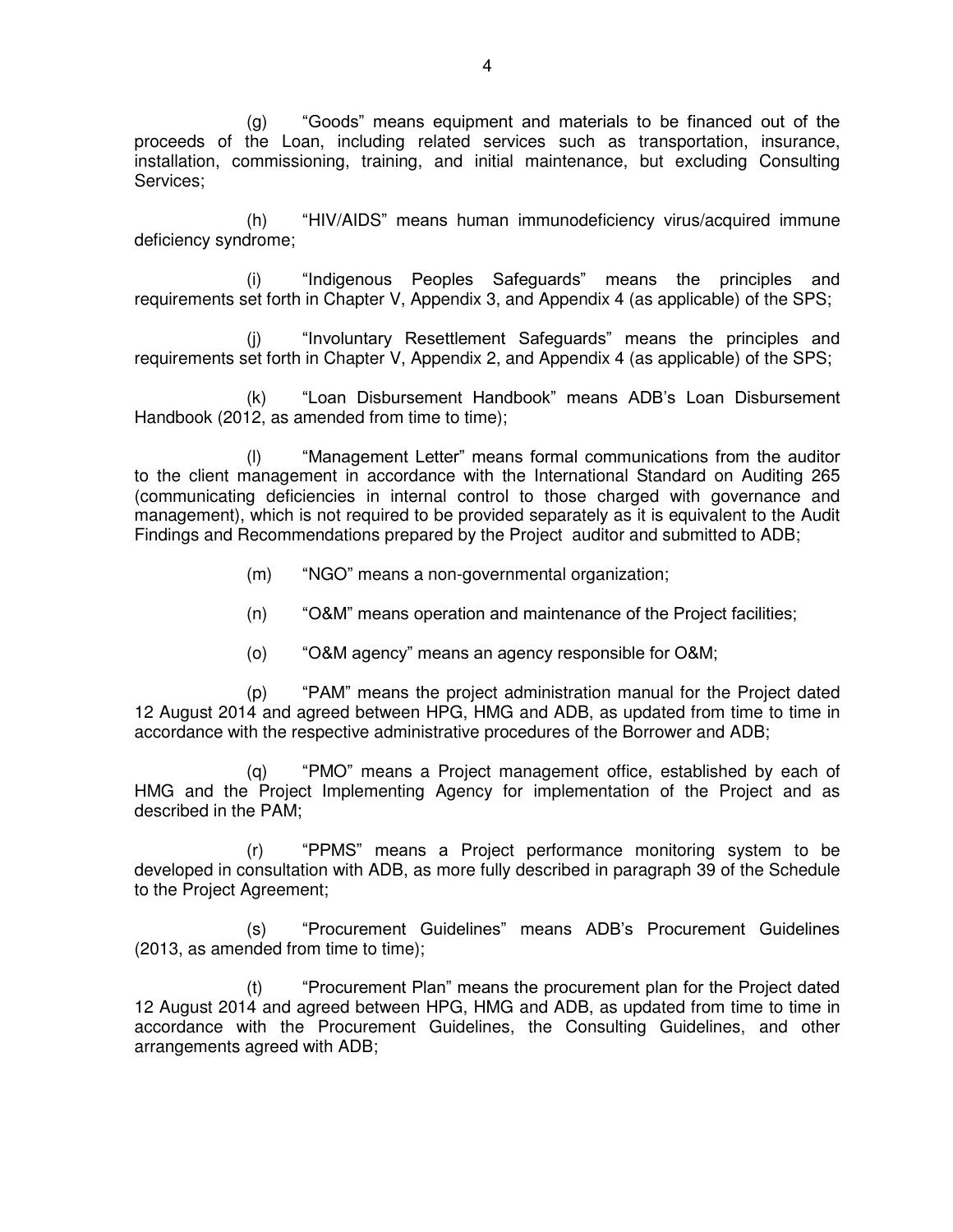(u) "Project Executing Agency" for the purposes of, and within the meaning of, the Loan Regulations means HMG, which is responsible for the carrying out of the Project;

(v) "Project facilities" means facilities to be constructed, procured, rehabilitated and/or maintained under the Project;

(w) "Project Implementing Agency" means the Huanggang Urban Construction Investment Company wholly owned by HMG, which implements the Project, as more fully described in the PAM;

(x) "Resettlement Plan" or "RP" means the resettlement plan for the Project, including any update thereto, prepared and submitted by HMG and cleared by ADB;

(y) "SAP" means a social action plan for the Project, including any update thereto, prepared and submitted by HMG and cleared by ADB;

(z) "Safeguard Policy Statement" or "SPS" means ADB's Safeguard Policy Statement (2009);

(aa) "Safeguards Monitoring Report" means each report prepared and submitted by HMG to ADB that describes progress with implementation of and compliance with the EMP and RPs, including any corrective and preventative actions;

(bb) "STI" means a sexually transmitted infection; and

(cc) "Works" means construction or civil works to be financed out of the proceeds of the Loan, including services such as drilling or mapping, and project related services that are provided as part of a single responsibility or turnkey contract, but excluding Consulting Services.

# **ARTICLE II**

## **The Loan**

 Section 2.01. (a) ADB agrees to lend to the Borrower from ADB's ordinary capital resources an amount of one hundred million Dollars (\$100,000,000), as such amount may be converted from time to time through a Currency Conversion in accordance with the provisions of Section 2.06 of this Loan Agreement.

(b) The Loan has a principal repayment period of 20 years, and a grace period as defined in subsection (c) hereinafter.

(c) The term "grace period" as used in subsection (b) hereinabove means the period prior to the first Principal Payment Date in accordance with the amortization schedule set forth in Schedule 2 to this Loan Agreement.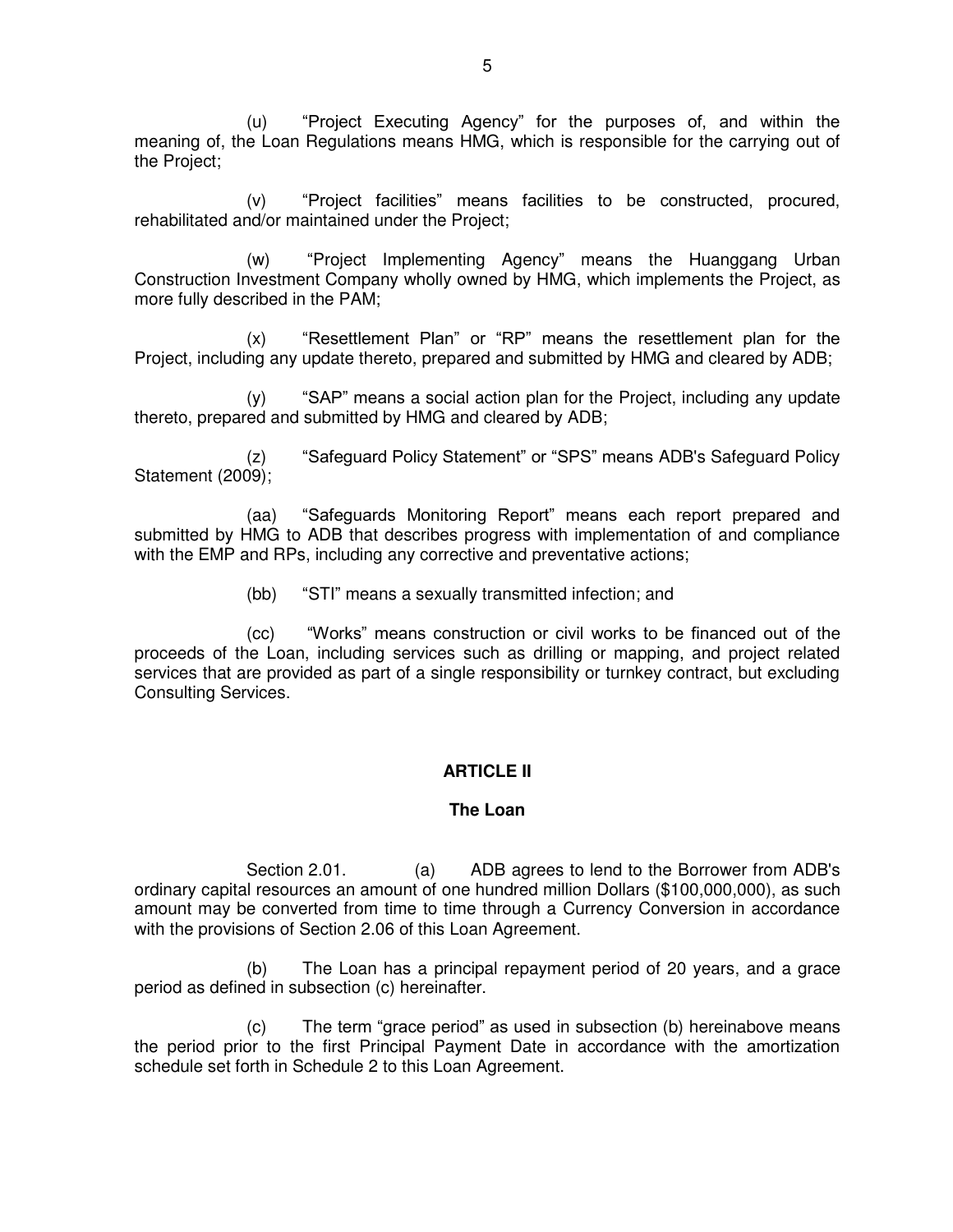Section 2.02. The Borrower shall pay to ADB interest on the principal amount of the Loan withdrawn and outstanding from time to time at a rate for each Interest Period equal to the sum of:

- (a) LIBOR;
- (b) 0.60% as provided by Section 3.02 of the Loan Regulations less a credit of 0.10% as provided by Section 3.03 of the Loan Regulations; and
- (c) a maturity premium of 0.10% as provided by Section 3.03 of the Loan Regulations.

 Section 2.03. The Borrower shall pay a commitment charge of 0.15% per annum. Such charge shall accrue on the full amount of the Loan (less amounts withdrawn from time to time), commencing 60 days after the date of this Loan Agreement.

 Section 2.04. Interest and other charges on the Loan shall be payable semiannually on 15 March and 15 September in each year.

 Section 2.05. The Borrower shall repay the principal amount of the Loan withdrawn from the Loan Account in accordance with the provisions of Schedule 2 to this Loan Agreement.

Section 2.06. (a) The Borrower may at any time request any of the following Conversions of the terms of the Loan in order to facilitate prudent debt management:

- (i) a change of the Loan Currency of all or any portion of the principal amount of the Loan, whether withdrawn and outstanding or unwithdrawn, to an Approved Currency;
- (ii) a change of the interest rate basis applicable to all or any portion of the principal amount of the Loan withdrawn and outstanding from a Floating Rate to a Fixed Rate, or vice versa; and
- (iii) the setting of limits on the Floating Rate applicable to all or any portion of the principal amount of the Loan withdrawn and outstanding by the establishment of an Interest Rate Cap or Interest Rate Collar on said Floating Rate.

(b) Any conversion requested pursuant to subsection (a) hereinabove that is accepted by ADB shall be considered a "Conversion", as defined in Section 2.01(6) of the Loan Regulations, and shall be effected in accordance with the provisions of Article V of the Loan Regulations and the Conversion Guidelines.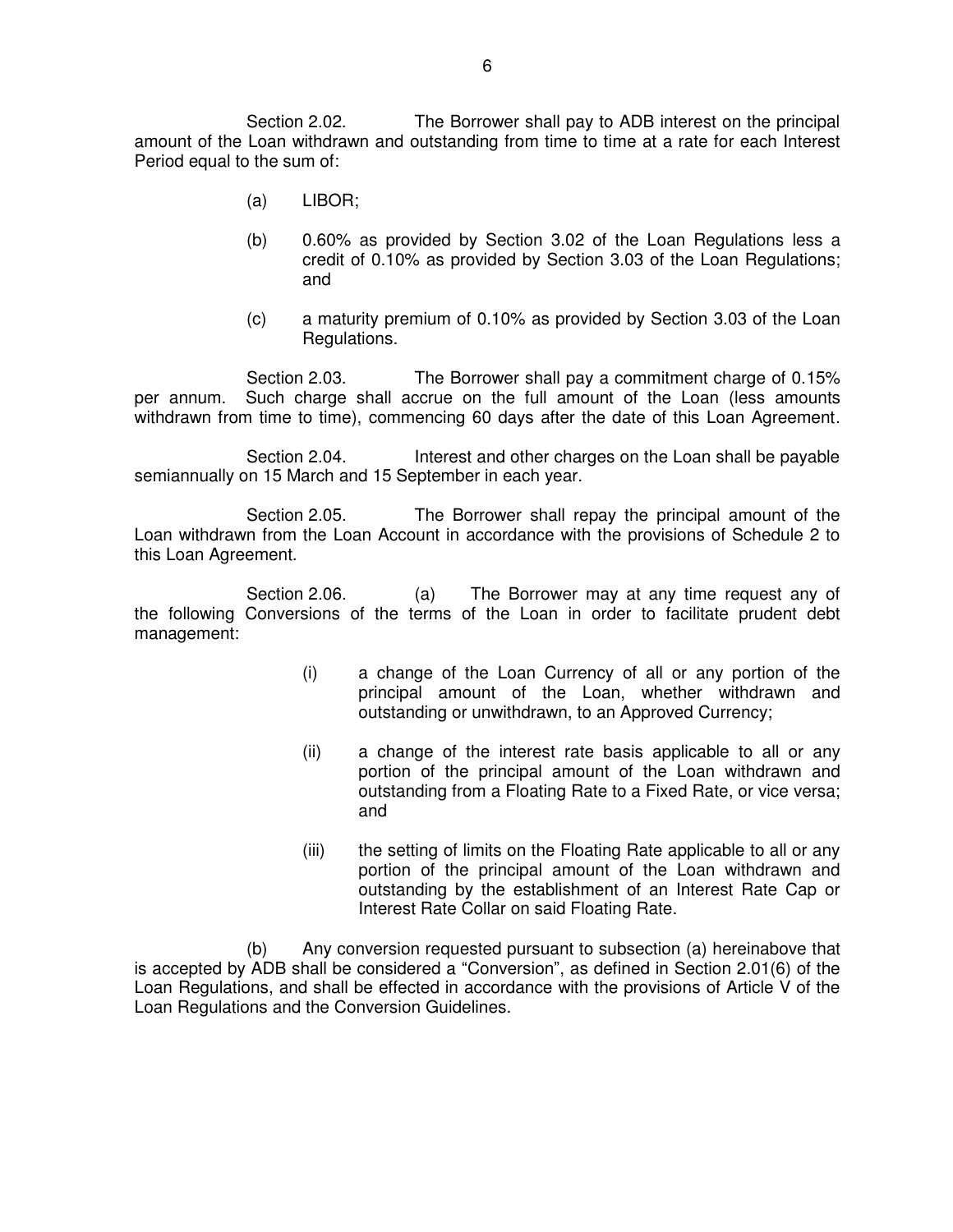## **ARTICLE III**

#### **Use of Proceeds of the Loan**

 Section 3.01. (a) The Borrower shall relend the proceeds of the Loan to HPG upon terms and conditions acceptable to ADB. Except as ADB may otherwise agree, the terms for the proceeds of the Loan made available to HPG shall include (i) commitment charge and interest at the rates identical to those applied to the Loan; (ii) a repayment period including a grace period identical to those applied to the Loan; and (iii) HPG bearing the foreign exchange and interest rate variation risks of the proceeds of the Loan made available thereto.

(b) The Borrower shall cause HPG to ensure that (i) the proceeds of the Loan are made available to HMG upon terms and conditions including (A) commitment charge and interest at the rates identical to those applied to the Loan; (B) a repayment period including a grace period identical to those applied to the Loan; and (C) HMG bearing the foreign exchange and interest rate variation risks of the proceeds of the Loan made available thereto; and (ii) the proceeds of the Loan are applied to the financing of expenditures on the Project in accordance with the provisions of this Loan Agreement and the Project Agreement.

 Section 3.02. The proceeds of the Loan shall be allocated and withdrawn in accordance with the provisions of Schedule 3 to this Loan Agreement, as such Schedule may be amended from time to time by agreement between the Borrower and ADB.

 Section 3.03. Except as ADB may otherwise agree, the Borrower shall procure, or cause to be procured, the items of expenditure to be financed out of the proceeds of the Loan in accordance with the provisions of Schedule 4 to this Loan Agreement. ADB may refuse to finance a contract where any such item has not been procured under procedures substantially in accordance with those agreed between the Borrower and ADB or where the terms and conditions of the contract are not satisfactory to ADB.

 Section 3.04. Except as ADB may otherwise agree, the Borrower shall cause all items of expenditure financed out of the proceeds of the Loan to be used exclusively in the carrying out of the Project.

 Section 3.05. The Loan Closing Date for the purposes of Section 9.02 of the Loan Regulations shall be 30 June 2020 or such other date as may from time to time be agreed between the Borrower and ADB.

## **ARTICLE IV**

#### **Particular Covenants**

Section 4.01. (a) The Borrower shall, through HPG, cause HMG to carry out the Project with due diligence and efficiency and in conformity with sound applicable technical, financial, business, and development practices.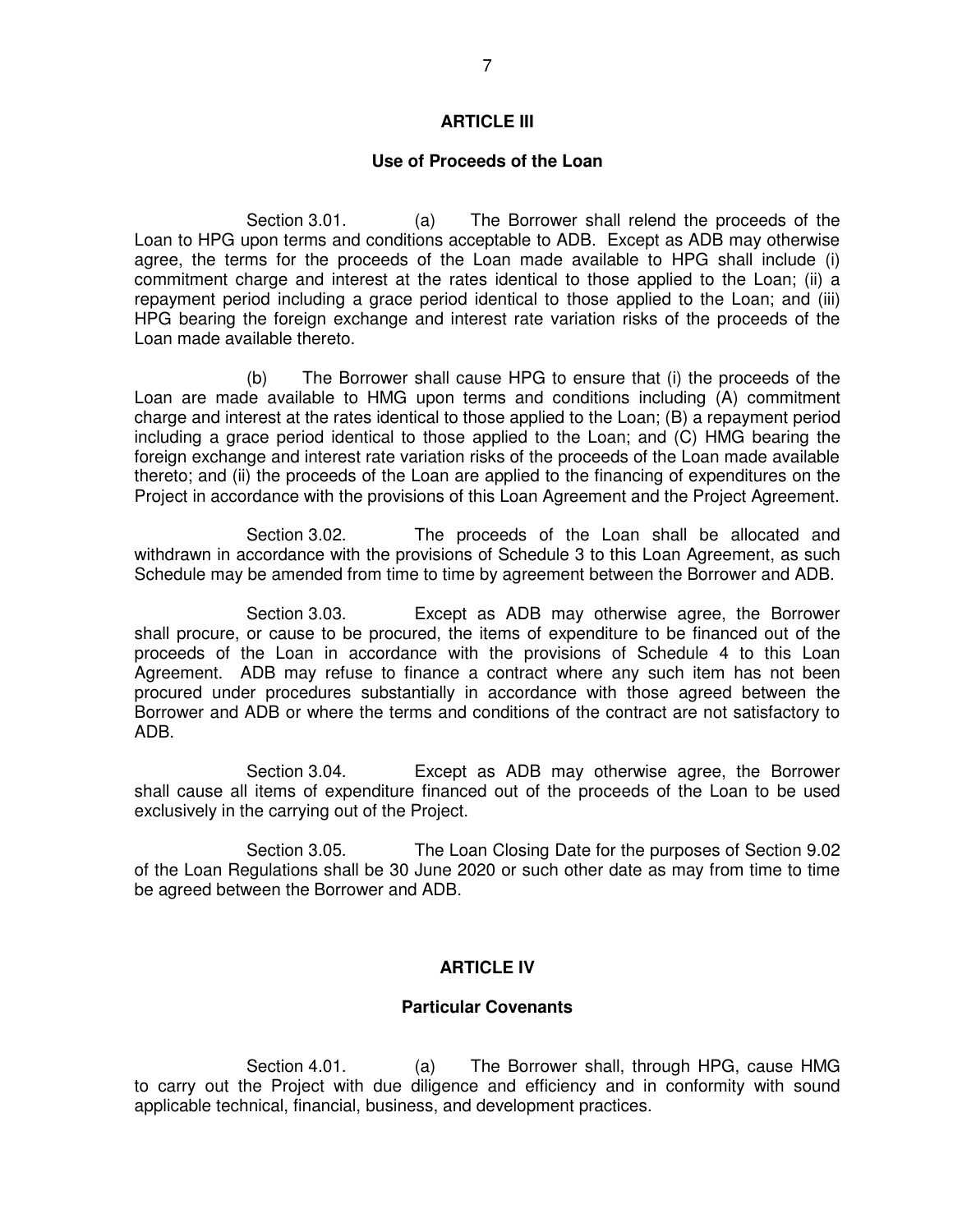(b) In the carrying out of the Project and operation of the Project facilities, the Borrower shall perform, or cause to be performed, all obligations set forth in Schedule 5 to this Loan Agreement and the Schedule to the Project Agreement.

 Section 4.02. The Borrower shall make available, or cause to be made available, promptly as needed, the funds, facilities, services, land and other resources, as required, in addition to the proceeds of the Loan, for the carrying out of the Project.

Section 4.03. The Borrower shall ensure that the activities of its departments and agencies with respect to the carrying out of the Project and operation of the Project facilities are conducted and coordinated in accordance with sound administrative policies and procedures.

 Section 4.04. The Borrower shall enable ADB's representatives to inspect the Project, the Goods and Works, and any relevant records and documents related to the Project.

 Section 4.05. The Borrower shall take all actions which shall be necessary on its part to enable HPG and HMG to perform their obligations under the Project Agreement, and shall not take or permit any action which would interfere with the performance of such obligations.

#### **ARTICLE V**

#### **Effectiveness**

Section 5.01. A date 90 days after the date of this Loan Agreement is specified for the effectiveness of this Loan Agreement for the purposes of Section 10.04 of the Loan Regulations.

## **ARTICLE VI**

#### **Miscellaneous**

 Section 6.01. The Minister of Finance of the Borrower is designated as representative of the Borrower for the purposes of Section 12.02 of the Loan Regulations.

 Section 6.02. The following addresses are specified for the purposes of Section 12.01 of the Loan Regulations: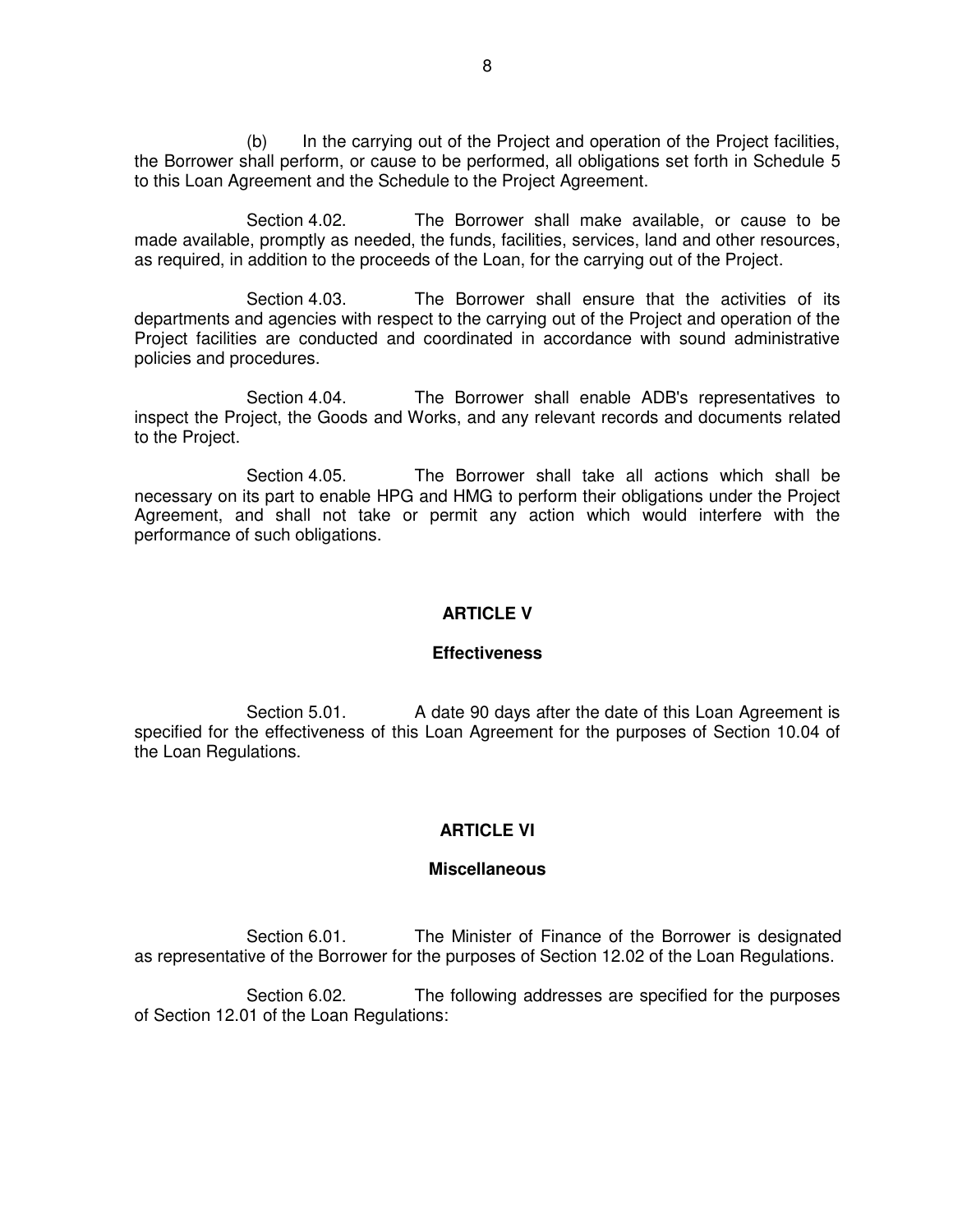For the Borrower

 Ministry of Finance Sanlihe, Xicheng District Beijing 100820 People's Republic of China

Facsimile Number:

+8610 6855-1125.

#### For ADB

 Asian Development Bank 6 ADB Avenue Mandaluyong City 1550 Metro Manila Philippines

Facsimile Numbers:

 (632) 636-2444 (632) 636-2534.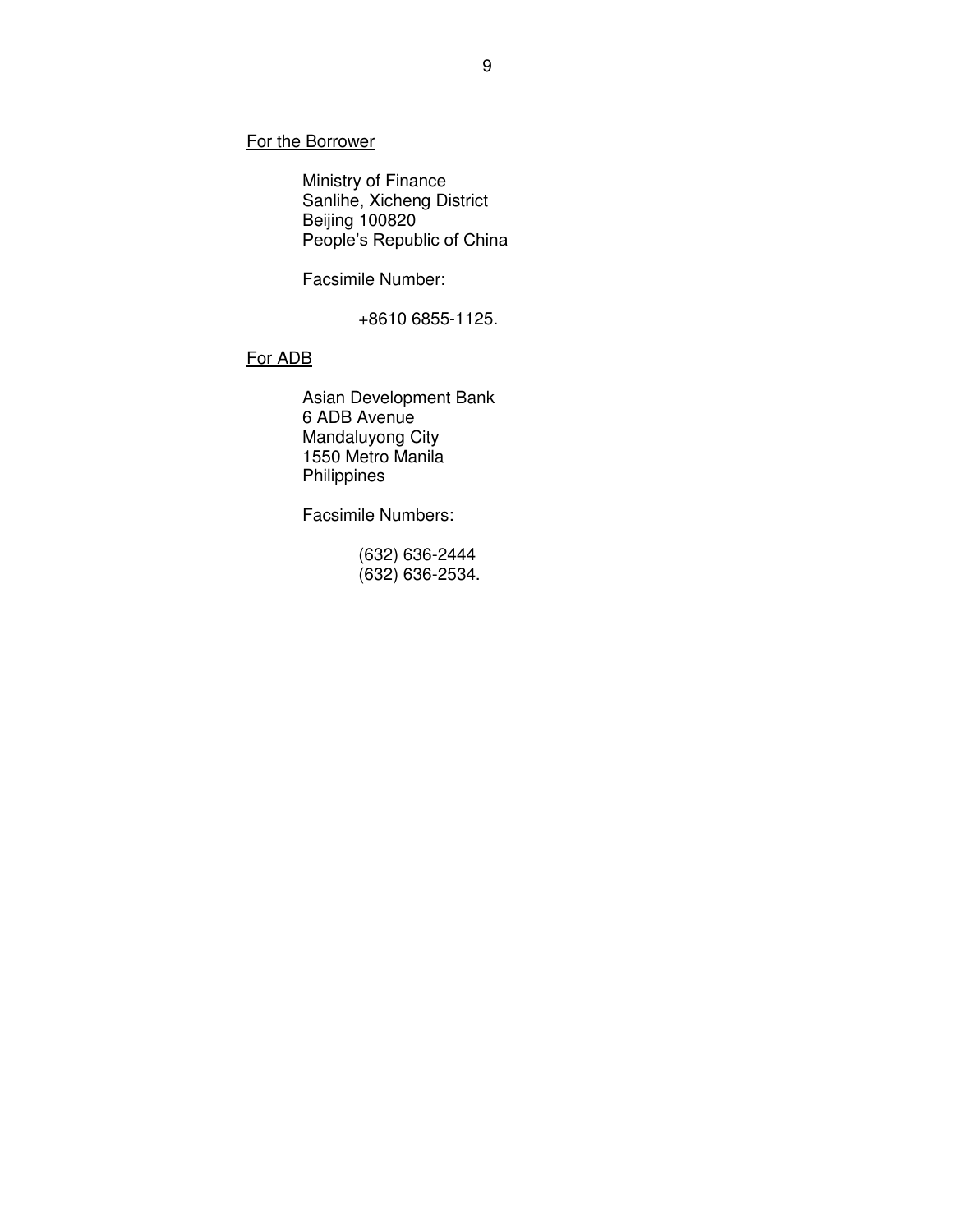IN WITNESS WHEREOF the parties hereto, acting through their representatives thereunto duly authorized, have caused this Loan Agreement to be signed in their respective names as of the day and year first above written and to be delivered at the principal office of ADB.

PEOPLE'S REPUBLIC OF CHINA

By SUN XIANGYANG

Authorized Representative

ASIAN DEVELOPMENT BANK

By **AYUMI KONISHI** 

Director General East Asia Department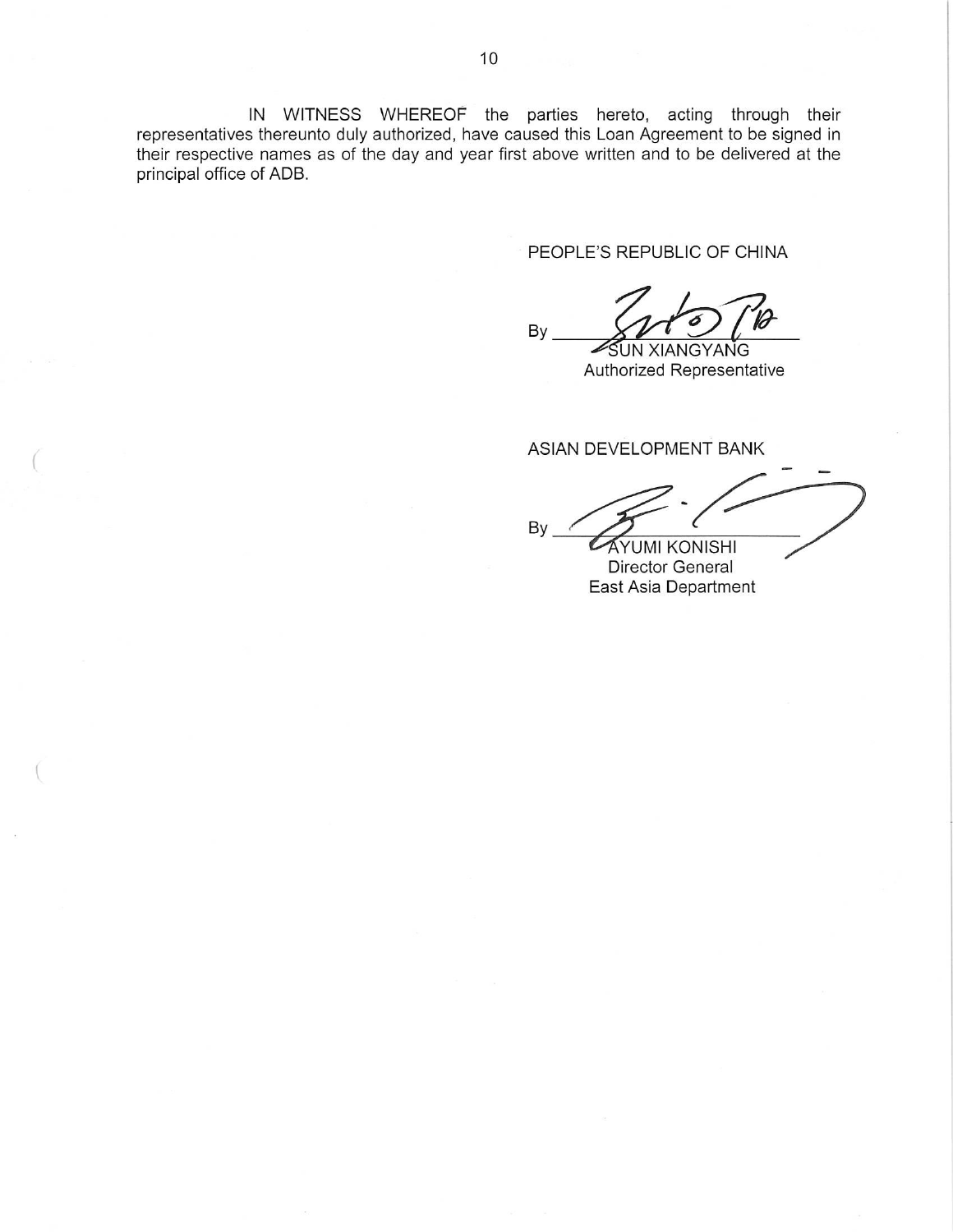## **Description of the Project**

1. The objective of the Project is improved urban environment infrastructure and management in Huanggang.

2. The Project shall comprise the following outputs:

## **Output 1: Urban lake and river enhancement**

- (a) Removing nutrient laden sediments from Baitan and Chiye lakes and associated rivers, and re-establishing natural connections between the lakes and rivers;
- (b) Constructing ecological embankments in Baitan Lake, Chiye Lake, and associated rivers, in addition to vegetated buffer strips and sidewalks;
- (c) Developing surface-flow constructed wetland in Chiye Lake;
- (d) Constructing subsurface-flow constructed wetlands to treat non-point source pollution;
- (e) Constructing multi-use nonmotorized pathway along the lakeshore with bridges across the rivers; and
- (f) Upgrading sluice gates as well as equipment for lake environment maintenance.

## **Output 2: Solid waste management**

- (a) Constructing a transfer station and providing waste bins around lakes;
- (b) Providing garbage trucks; and
- (c) Carrying out public awareness campaigns on solid waste sorting and recycling and environmental protection.

## **Output 3: Capacity development and institutional strengthening**

- (a) Providing implementation and monitoring support to HMG and the Project Implementing Agency toward Project implementation and monitoring in line with ADB procedures and guidelines; and
- (b) Providing institutional strengthening of HMG on wetlands operation and management, water quality monitoring and forecasting including nonpoint source pollution control, and lake ecology and biodiversity.
- 3. The Project is expected to be completed by 31 December 2019.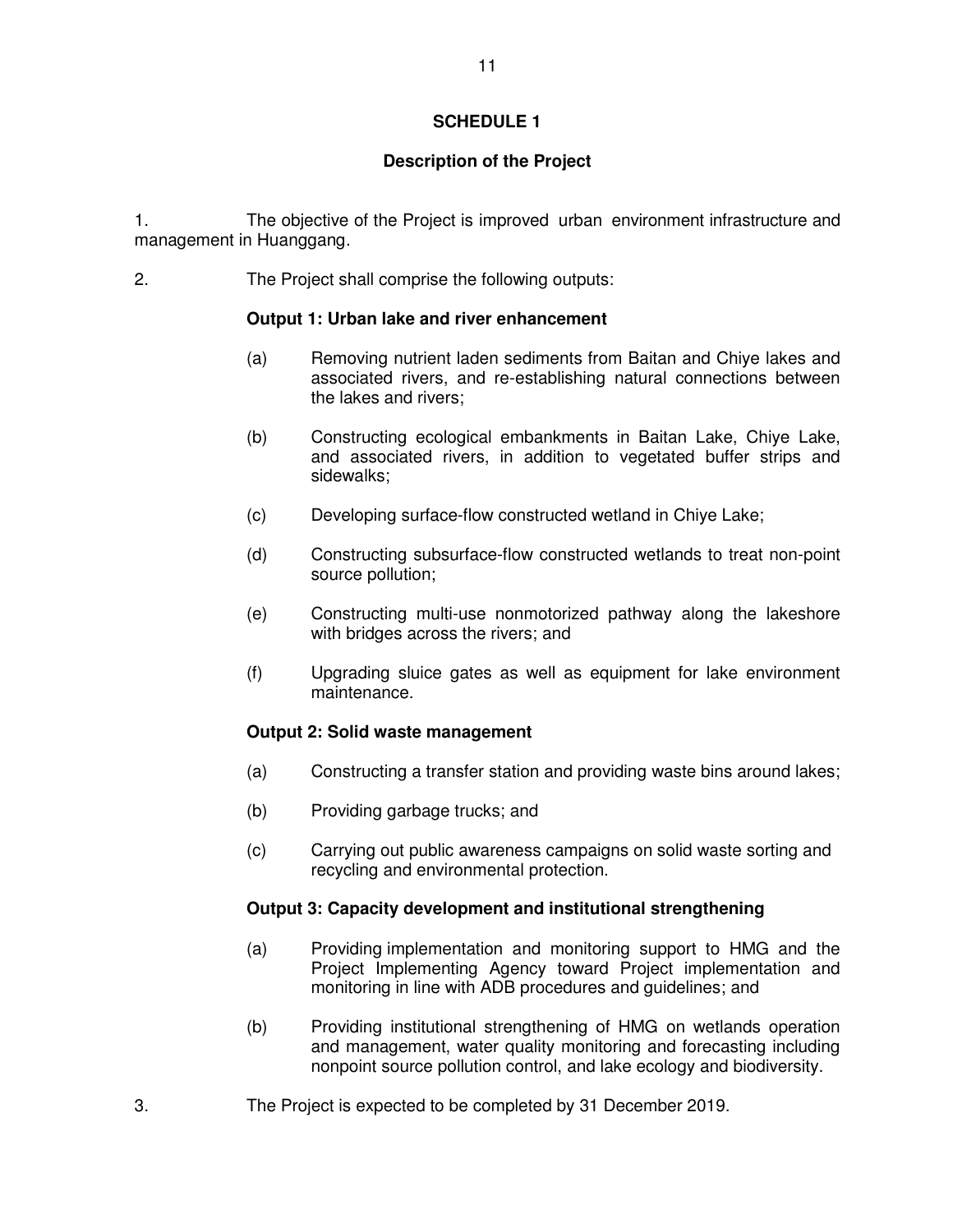#### **Amortization Schedule**

#### **(Hubei Huanggang Urban Environment Improvement Project)**

1. The following table sets forth the Principal Payment Dates of the Loan and the percentage of the total principal amount of the Loan payable on each Principal Payment Date (Installment Share). If the proceeds of the Loan shall have been fully withdrawn as of the first Principal Payment Date, the principal amount of the Loan repayable by the Borrower on each Principal Payment Date shall be determined by ADB by multiplying: (a) the total principal amount of the Loan withdrawn and outstanding as of the first Principal Payment Date; by (b) the Installment Share for each Principal Payment Date, such repayment amount to be adjusted, as necessary, to deduct any amounts referred to in paragraph 4 of this Schedule, to which a Currency Conversion applies.

| Date Payment      | <b>Installment Share</b>  |
|-------------------|---------------------------|
| Due               | <u>(Expressed as a %)</u> |
|                   |                           |
| 15 March 2020     | 2.500000                  |
| 15 September 2020 | 2.500000                  |
| 15 March 2021     | 2.500000                  |
| 15 September 2021 | 2.500000                  |
| 15 March 2022     | 2.500000                  |
| 15 September 2022 | 2.500000                  |
| 15 March 2023     | 2.500000                  |
| 15 September 2023 | 2.500000                  |
| 15 March 2024     | 2.500000                  |
| 15 September 2024 | 2.500000                  |
| 15 March 2025     | 2.500000                  |
| 15 September 2025 | 2.500000                  |
| 15 March 2026     | 2.500000                  |
| 15 September 2026 | 2.500000                  |
| 15 March 2027     | 2.500000                  |
| 15 September 2027 | 2.500000                  |
| 15 March 2028     | 2.500000                  |
| 15 September 2028 | 2.500000                  |
| 15 March 2029     | 2.500000                  |
| 15 September 2029 | 2.500000                  |
| 15 March 2030     | 2.500000                  |
| 15 September 2030 | 2.500000                  |
| 15 March 2031     | 2.500000                  |
| 15 September 2031 | 2.500000                  |
| 15 March 2032     | 2.500000                  |
| 15 September 2032 | 2.500000                  |
| 15 March 2033     | 2.500000                  |
| 15 September 2033 | 2.500000                  |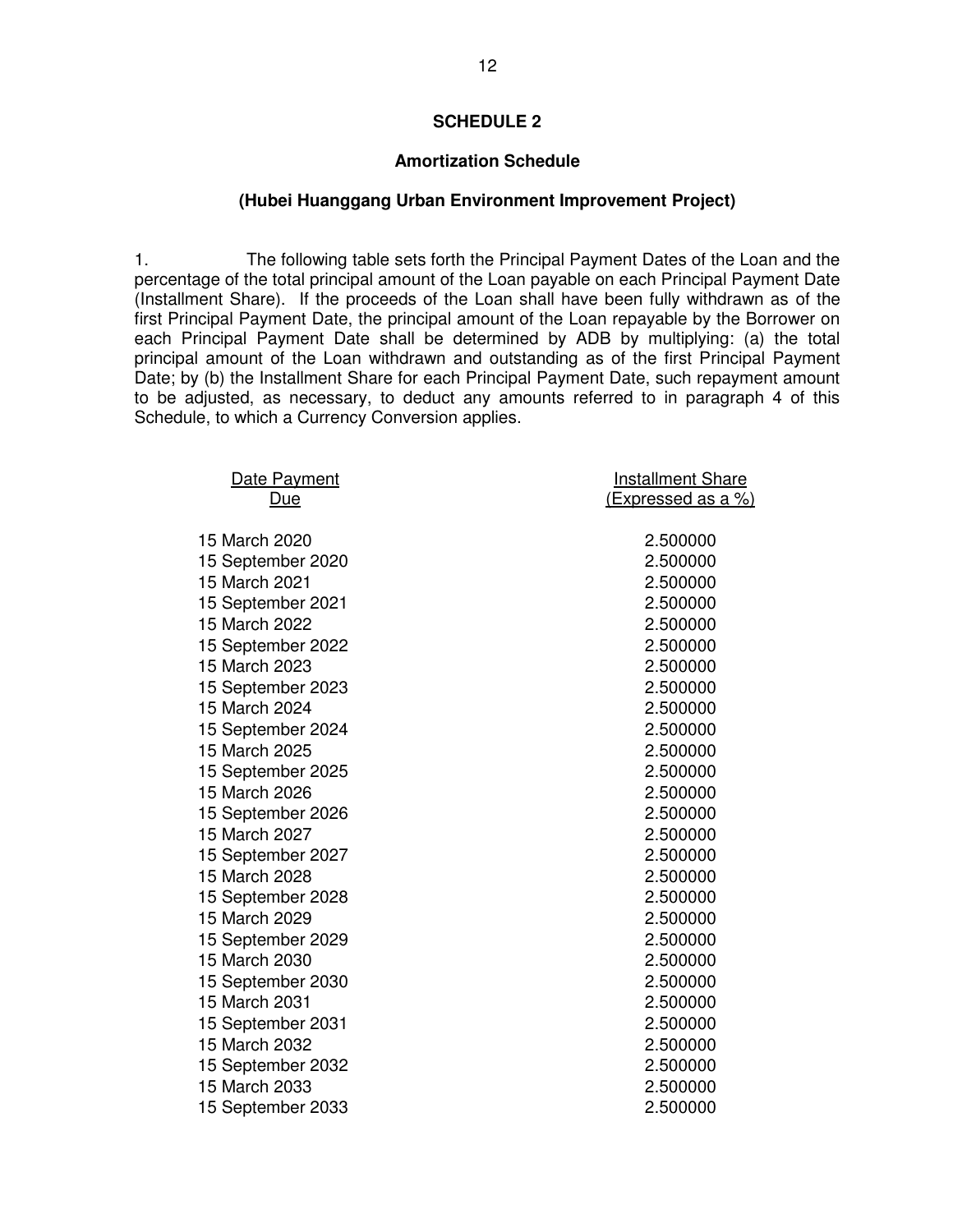| 15 March 2034     | 2.500000   |
|-------------------|------------|
| 15 September 2034 | 2.500000   |
| 15 March 2035     | 2.500000   |
| 15 September 2035 | 2.500000   |
| 15 March 2036     | 2.500000   |
| 15 September 2036 | 2.500000   |
| 15 March 2037     | 2.500000   |
| 15 September 2037 | 2.500000   |
| 15 March 2038     | 2.500000   |
| 15 September 2038 | 2.500000   |
| 15 March 2039     | 2.500000   |
| 15 September 2039 | 2.500000   |
| Total             | 100.000000 |

2. If the proceeds of the Loan shall not have been fully withdrawn as of the first Principal Payment Date, the principal amount of the Loan repayable by the Borrower on each Principal Payment Date shall be determined as follows:

(a) To the extent that any proceeds of the Loan shall have been withdrawn as of the first Principal Payment Date, the Borrower shall repay the amount withdrawn and outstanding as of such date in accordance with paragraph 1 of this Schedule.

(b) Any withdrawal made after the first Principal Payment Date shall be repaid on each Principal Payment Date falling after the date of such withdrawal in amounts determined by ADB by multiplying the amount of each such withdrawal by a fraction, the numerator of which shall be the original Installment Share specified in the table in paragraph 1 of this Schedule for said Principal Payment Date (the Original Installment Share) and the denominator of which shall be the sum of all remaining Original Installment Shares for Principal Payment Dates falling on or after such date, such repayment amounts to be adjusted, as necessary, to deduct any amounts referred to in paragraph 4 of this Schedule, to which a Currency Conversion applies.

3. Withdrawals made within two calendar months prior to any Principal Payment Date shall, for the purposes solely of calculating the principal amounts payable on any Principal Payment Date, be treated as withdrawn and outstanding on the second Principal Payment Date following the date of withdrawal and shall be repayable on each Principal Payment Date commencing with the second Principal Payment Date following the date of withdrawal.

4. Notwithstanding the provisions of paragraphs 1 and 2 of this Schedule, upon a Currency Conversion of all or any portion of the withdrawn principal amount of the Loan to an Approved Currency, the amount so converted in said Approved Currency that shall be repayable on any Principal Payment Date occurring during the Conversion Period, shall be determined by ADB by multiplying such amount in its currency of denomination immediately prior to said Conversion by either: (i) the exchange rate that reflects the amounts of principal in said Approved Currency payable by ADB under the Currency Hedge Transaction relating to said Conversion; or (ii) if ADB so determines in accordance with the Conversion Guidelines, the exchange rate component of the Screen Rate.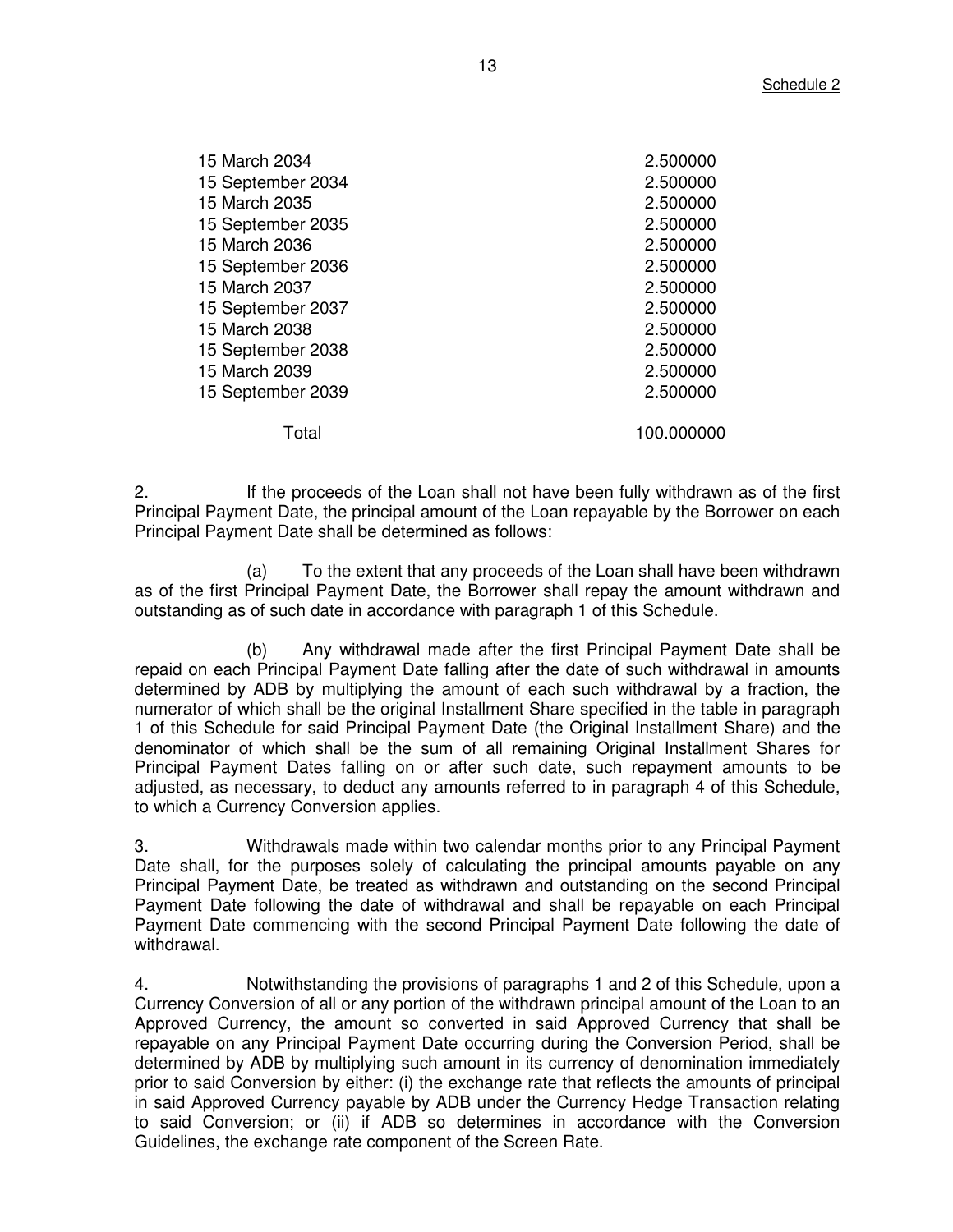5. If the principal amount of the Loan withdrawn and outstanding from time to time shall be denominated in more than one Loan Currency, the provisions of this Schedule shall apply separately to the amount denominated in each Loan Currency, so as to produce a separate amortization schedule for each such amount.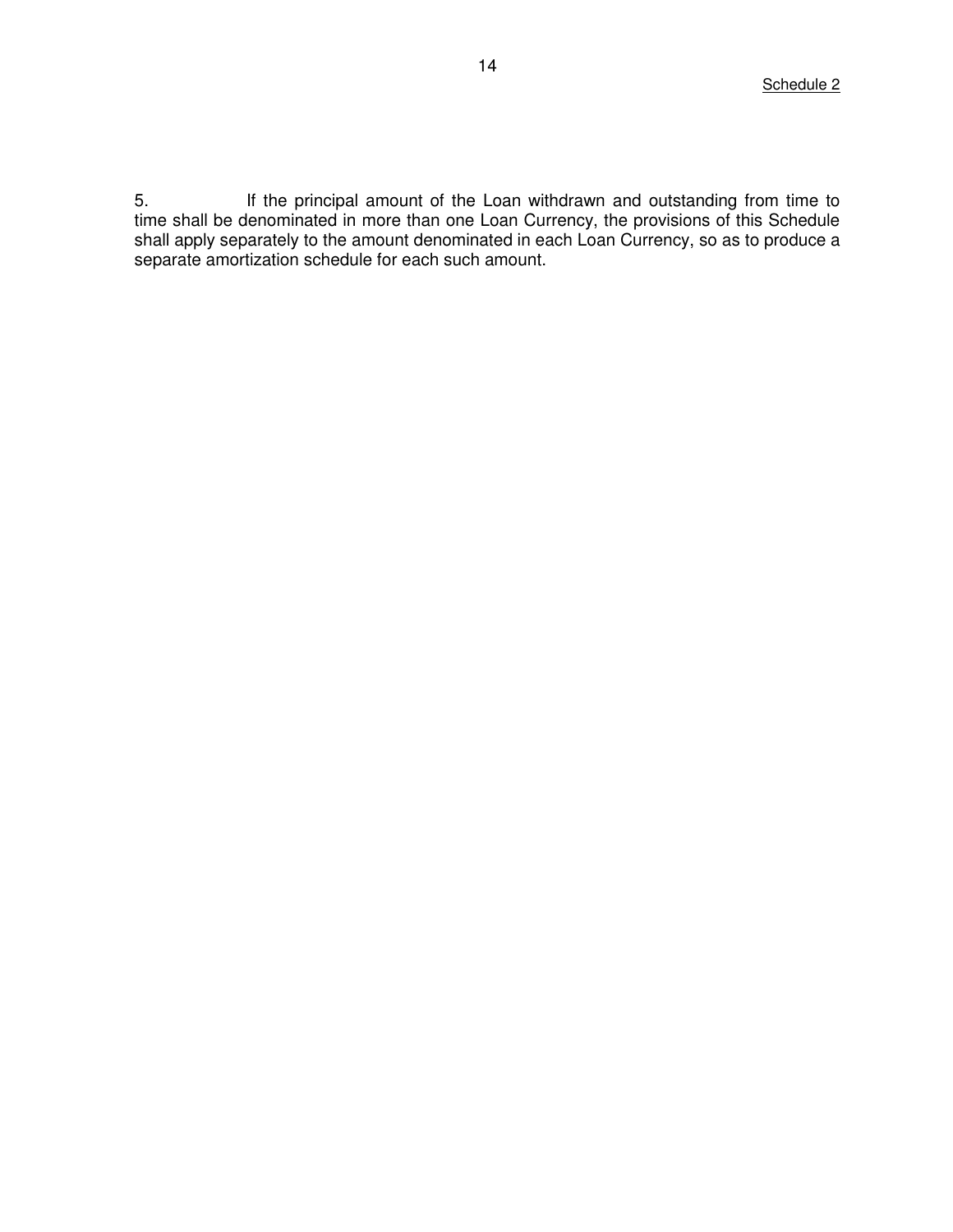## **Allocation and Withdrawal of Loan Proceeds**

## General

1. The table attached to this Schedule sets forth the Categories of items of expenditure to be financed out of the proceeds of the Loan and the allocation of the Loan proceeds to each such Category ("Table"). (Reference to "Category" in this Schedule is to a Category of the Table).

#### Basis for Withdrawal from the Loan Account

2. Except as ADB may otherwise agree, the proceeds of the Loan shall be disbursed on the basis of the withdrawal percentage for each item of expenditure set forth in the Table.

#### **Reallocation**

3. Notwithstanding the allocation of Loan proceeds and the withdrawal percentages set forth in the Table,

 (a) if the amount of the Loan allocated to any Category appears to be insufficient to finance all agreed expenditures in that Category, ADB may, in consultation with the Borrower, (i) reallocate to such Category, to the extent required to meet the estimated shortfall, amounts of the Loan which have been allocated to another Category but, in the opinion of ADB, are not needed to meet other expenditures, and (ii) if such reallocation cannot fully meet the estimated shortfall, reduce the withdrawal percentage applicable to such expenditures in order that further withdrawals under such Category may continue until all expenditures thereunder shall have been made; and

 (b) if the amount of the Loan allocated to any Category appears to exceed all agreed expenditures in that Category, ADB may, in consultation with the Borrower, reallocate such excess amount to any other Category.

#### Disbursement Procedures

4. Except as ADB may otherwise agree, the Loan proceeds shall be disbursed in accordance with the Loan Disbursement Handbook.

## Imprest Account and Statement of Expenditures

5. (a) Except as ADB may otherwise agree, the Borrower shall cause the Hubei Provincial Department of Finance to establish immediately after the Effective Date, an imprest account at a commercial bank acceptable to ADB. The imprest account shall be established, managed, replenished and liquidated in accordance with the Loan Disbursement Handbook, and detailed arrangements agreed upon between the Borrower and ADB. The imprest account shall be used only for the Project. The currency of the imprest account shall be the Dollar. The ceiling for the imprest account shall not exceed the equivalent of 10% of the Loan amount.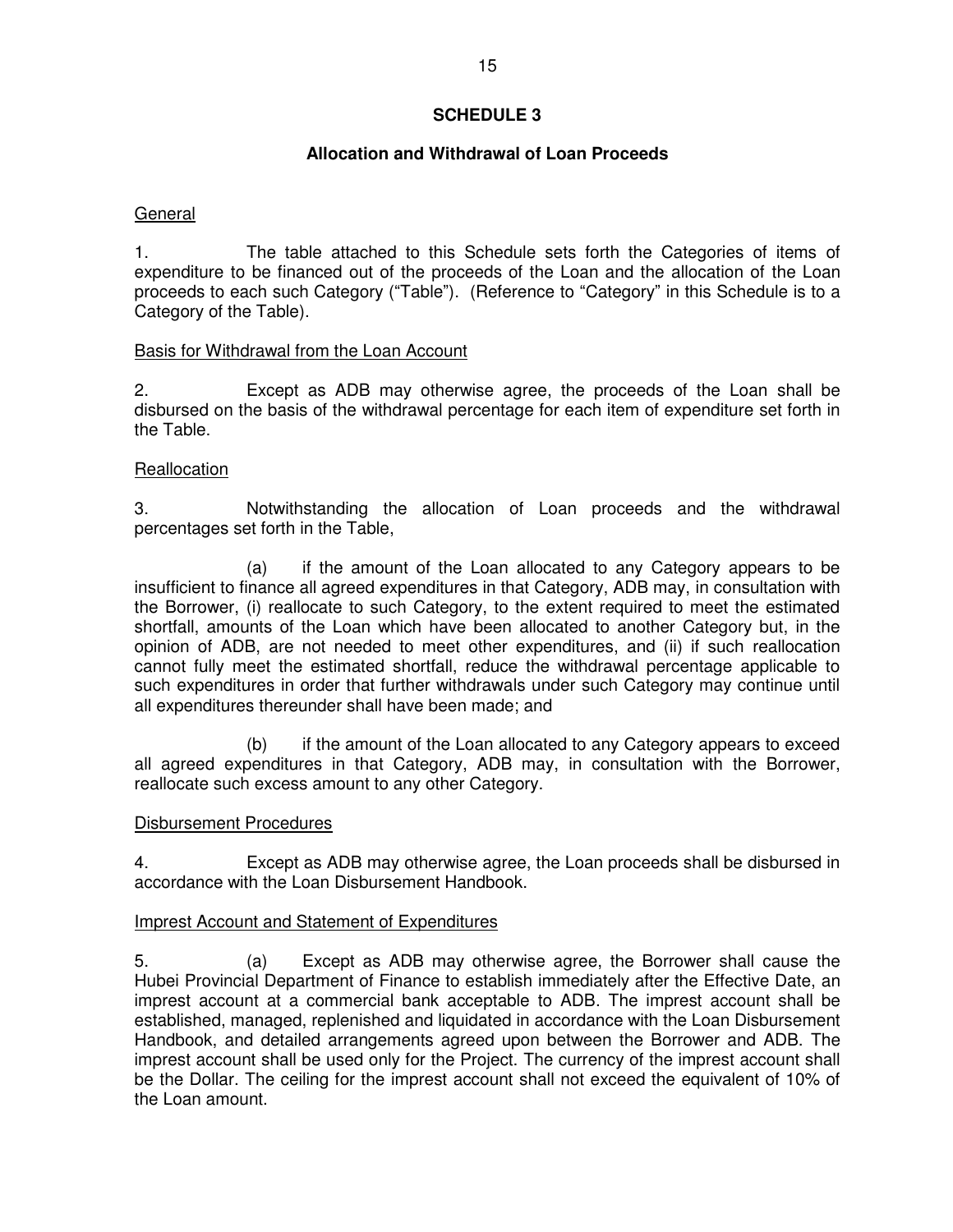(b) The statement of expenditures procedure may be used for reimbursement of eligible expenditures and to liquidate advances provided into the imprest account, in accordance with the Loan Disbursement Handbook and detailed arrangements agreed upon between the Borrower and ADB. Any individual payment to be reimbursed or liquidated under the statement of expenditures procedure shall not exceed the equivalent of \$200,000.

#### Retroactive Financing

6. Withdrawals from the Loan Account may be made for reimbursement of eligible expenditures incurred under the Project before the Effective Date, but not earlier than 12 months before the date of this Loan Agreement in connection with Works and Consulting Services, subject to a maximum amount equivalent to 20% of the Loan amount.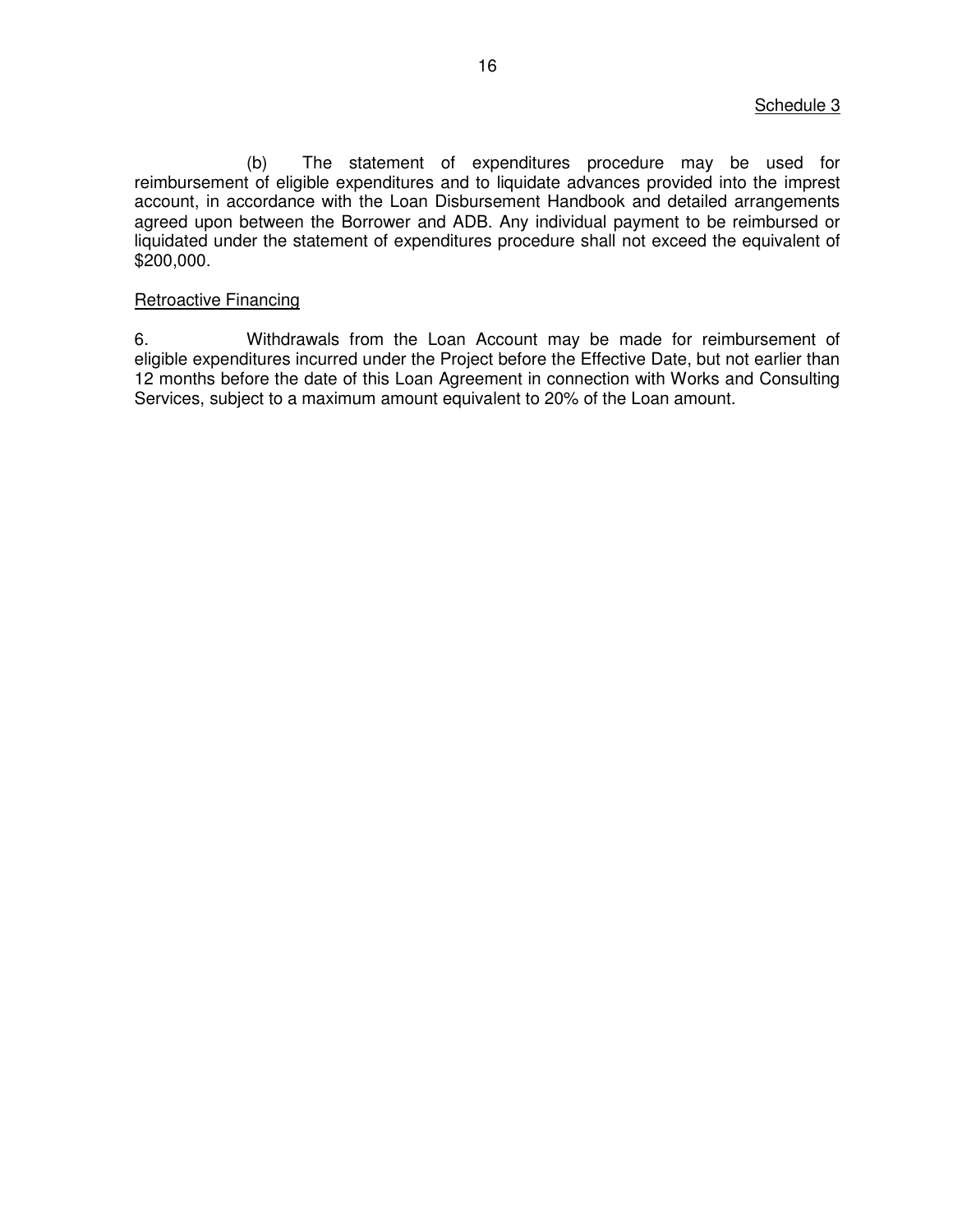# **TABLE**

# **ALLOCATION AND WITHDRAWAL OF LOAN PROCEEDS (Hubei Huanggang Urban Environment Improvement Project)**

| <b>Number</b>  | <b>Item</b>                                             | <b>Total Amount Allocated</b><br>for ADB Financing<br>(\$)<br>Category | <b>Basis for Withdrawal from the</b><br>Loan Account** |
|----------------|---------------------------------------------------------|------------------------------------------------------------------------|--------------------------------------------------------|
|                | <b>Works</b>                                            | 95,952,440                                                             | 63.66% of total expenditure                            |
| $\overline{2}$ | Equipment and materials*                                | 2,097,560                                                              | 100% of total expenditure                              |
| 3              | Capacity development and<br>institutional strengthening | 1,950,000                                                              | 100% of total expenditure                              |
|                | Total                                                   | 100,000,000                                                            |                                                        |

\* Including insurance and transportation cost.

\*\* Including taxes and duties imposed within the territory of the Borrower.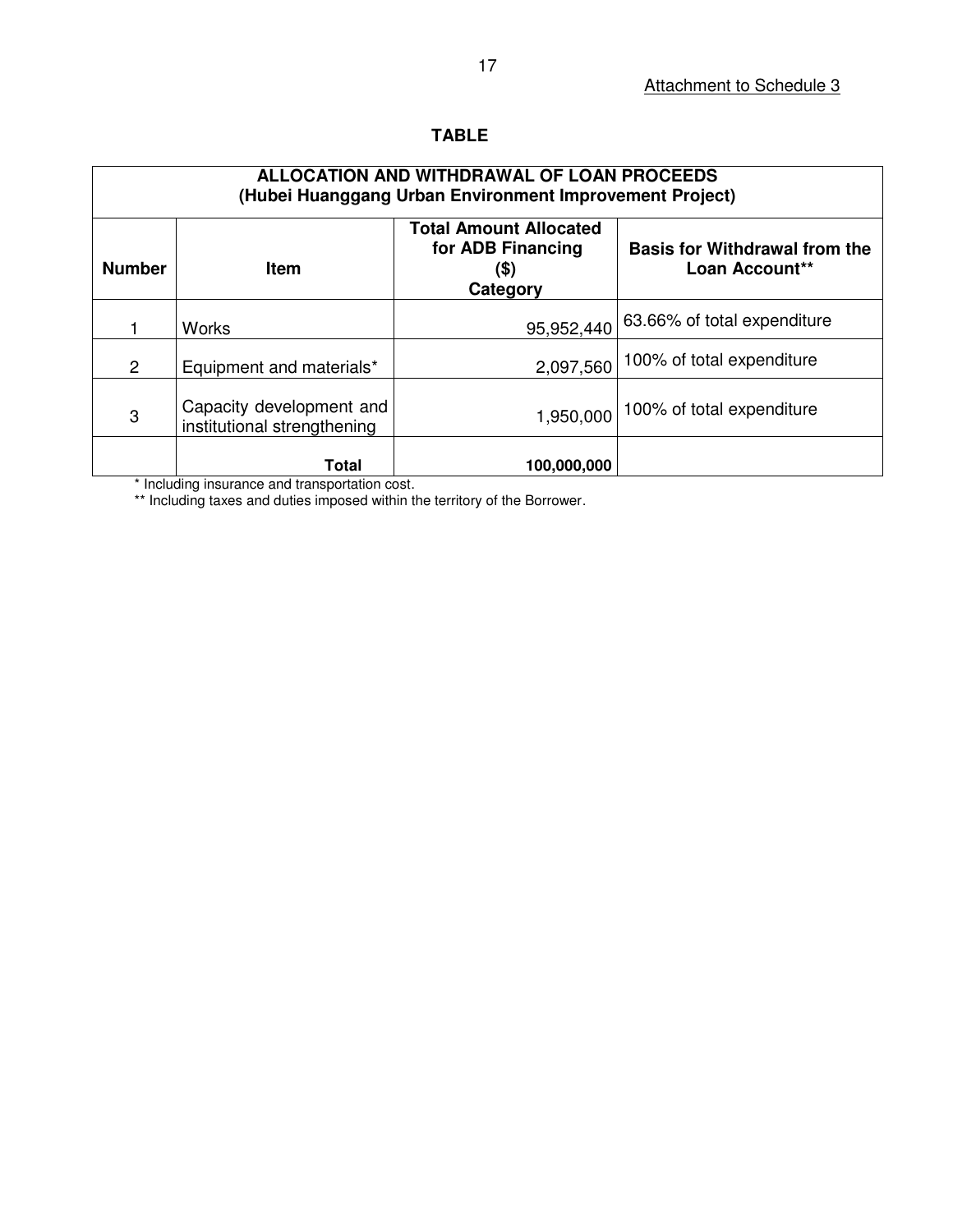# **Procurement of Goods, Works and Consulting Services**

# General

1. The procurement of Goods, Works and Consulting Services shall be subject to and governed by the Procurement Guidelines, and the Consulting Guidelines, respectively.

2. All terms used in this Schedule and not otherwise defined in this Loan Agreement have the meanings provided in the Procurement Guidelines and/or the Consulting Guidelines, as applicable.

# Goods and Works

3. Except as ADB may otherwise agree, Goods and Works shall only be procured on the basis of the methods of procurement set forth below:

- (a) International Competitive Bidding;
- (b) National Competitive Bidding; and
- (c) Shopping.

4. The methods of procurement are subject to, among other things, the detailed arrangements and threshold values set forth in the Procurement Plan. The Borrower may only modify the methods of procurement or threshold values with the prior agreement of ADB, and modifications must be set out in updates to the Procurement Plan.

# Domestic Preference

5. The Borrower may grant a margin of preference in the evaluation of bids under international competitive bidding in accordance with paragraphs 2.55(a) and 2.56 of the Procurement Guidelines for domestically manufactured Goods.

## National Competitive Bidding

6. The Borrower and ADB shall ensure that, prior to the commencement of any procurement activity under national competitive bidding, the Borrower's national competitive bidding procedures are consistent with the Procurement Guidelines. Any modifications or clarifications to such procedures agreed between the Borrower and ADB shall be set out in the Procurement Plan. Any subsequent change to the agreed modifications and clarifications shall become effective only after approval of such change by the Borrower and ADB.

# Conditions for Award of Contract

7. The Borrower shall, through HPG, cause HMG and the Project Implementing Agency not to award any Works contracts until:

(a) HMG has granted the final approval of the EIA; and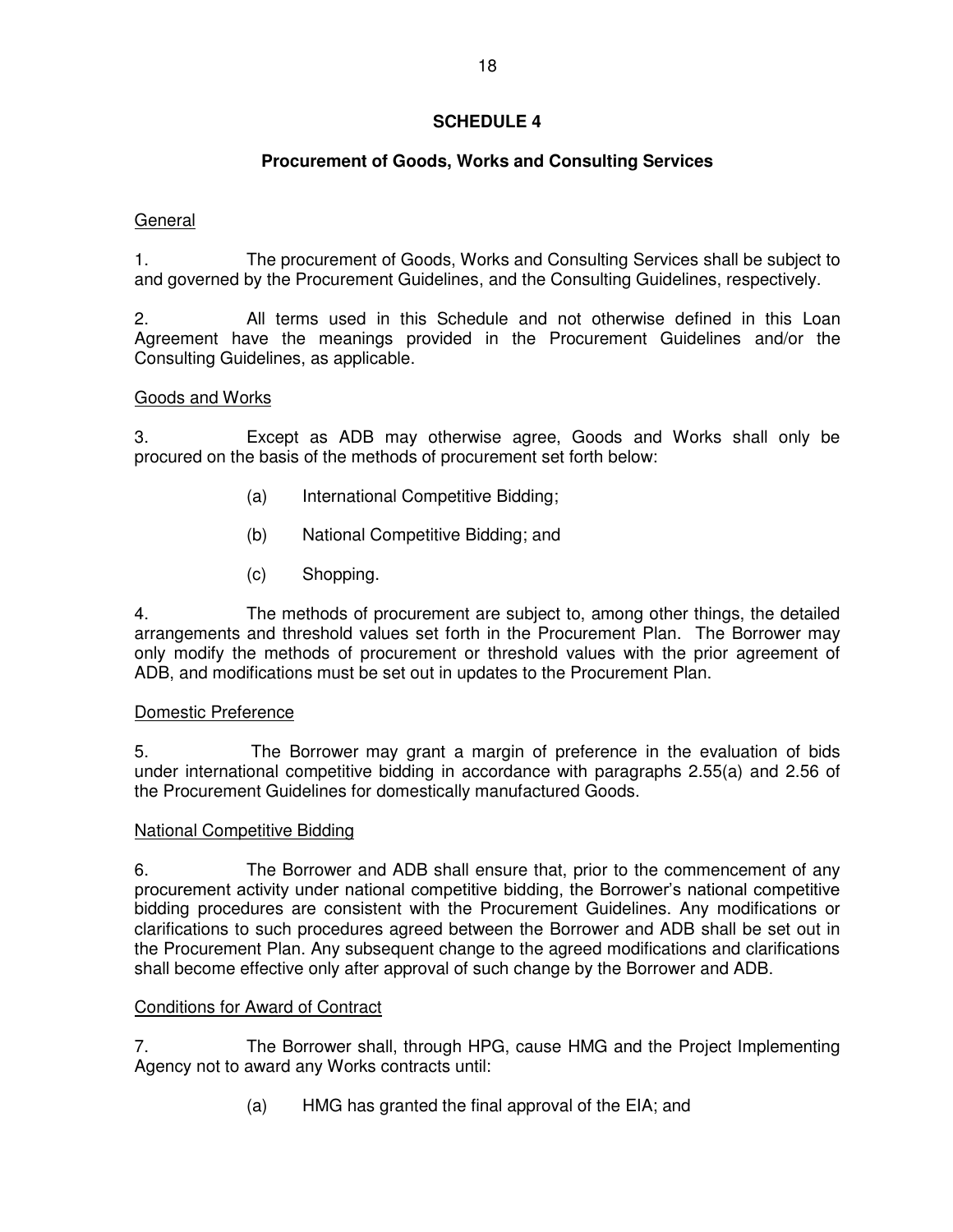(b) HMG and the Project Implementing Agency have caused the relevant provisions to be incorporated from the EMP into the Works contract.

8. The Borrower shall, through HPG and HMG, cause the Project Implementing Agency not to award any Works contract which involves involuntary resettlement impacts until HMG has (a) updated the relevant RPs based on the final detailed design, including detailed measurement surveys; (b) submitted such updated RPs to ADB for its concurrence; and (c) disclosed to affected people in accordance with ADB's applicable information disclosure requirements for resettlement.

## Consulting Services

9. Except as ADB may otherwise agree, and except as set forth in the paragraph below, the Borrower shall, through HPG, cause HMG to apply quality- and cost-based selection for selecting and engaging Consulting Services.

10. The Borrower shall, through HPG, cause HMG to apply the following method for selecting and engaging the specified Consulting Services, in accordance with, among other things, the procedures set forth in the Procurement Plan: Consultants' Qualifications Selection for public awareness campaigns and education for solid waste management, external resettlement monitoring and external environmental monitoring.

11. The Borrower shall, through HPG, cause HMG to recruit the individual consultants for Initial implementation support for financial management and procurement support, engineering design review and resettlement.

# Industrial or Intellectual Property Rights

12. (a) The Borrower shall, through HPG, cause HMG to ensure that all Goods and Works procured (including without limitation all computer hardware, software and systems, whether separately procured or incorporated within other goods and services procured) do not violate or infringe any industrial property or intellectual property right or claim of any third party.

 (b) The Borrower shall, through HPG, cause HMG to ensure that all contracts for the procurement of Goods and Works contain appropriate representations, warranties and, if appropriate, indemnities from the contractor or supplier with respect to the matters referred to in subparagraph (a) of this paragraph.

13. The Borrower shall, through HPG, cause HMG to ensure that all ADBfinanced contracts with consultants contain appropriate representations, warranties and, if appropriate, indemnities from the consultants to ensure that the Consulting Services provided do not violate or infringe any industrial property or intellectual property right or claim of any third party.

## ADB's Review of Procurement Decisions

14. Contracts procured under international competitive bidding procedures and contracts for Consulting Services shall be subject to prior review by ADB, unless otherwise agreed between the Borrower and ADB and set forth in the Procurement Plan.